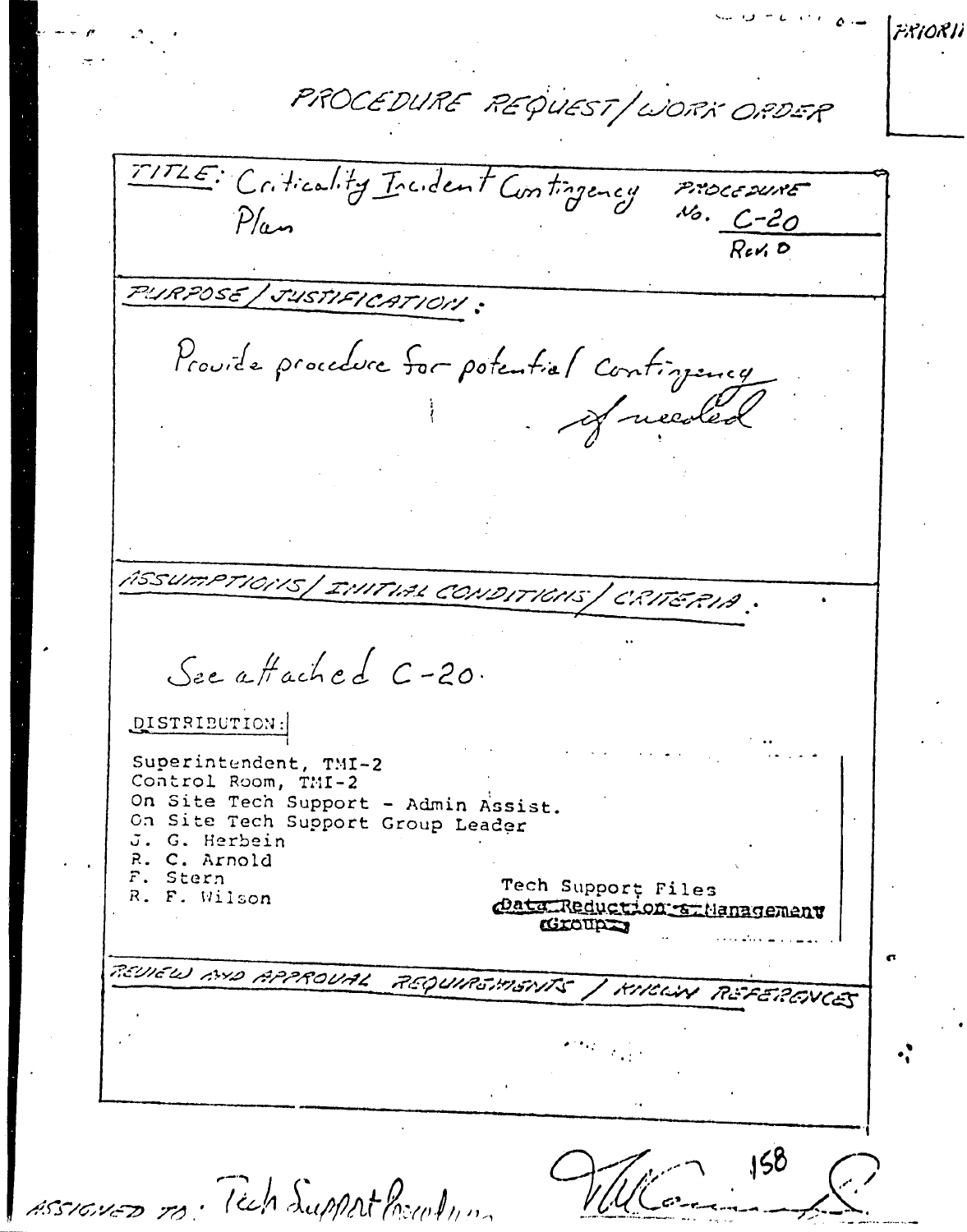# FINAL CONTINGENCY PLAN C-20

# EMERGENCY PLAN FOR CRITICALITY INCIDENT

4/12/79 ۱۹۸۸ w. O

159

Initial condition:

Natural circulation

RC pumps off - power available

Pressurizer solid

Pressure bleed and feed control by makeup pump and letdown system

#### Symptoms:

Criticality incident occurs in lower reactor vessel region or top of once through steam generator Due to material (pellets)

Coming out of fuel pins

Indications:

Increase in RC pressure and increase in incore thermocouples Temperature. Increased RC flow

Increased activity of primary sample

Incore/excore detector increase in flux

Prompt critical incident would cause fast expansion of reactor coclant volume and corresponding pressure rise that may lift safety and relief valve.

## Action required:

Immediate:

Start reactor coolant pump 1A or another reactor coolant pump if lA fails to start.

Reason for above: forced primary coolant flow should disperse geometry of the fuel pile and cause reaction to cease based upon " geometric buckling needed for criticality.

If relief or safety valve has lifted, then start standby makeup pump and increase flow rate from operating makeup pump.

Reason for above: since relief valve has lifted the charging pumps may charge additional boron to further provide shutdown margin.

contd.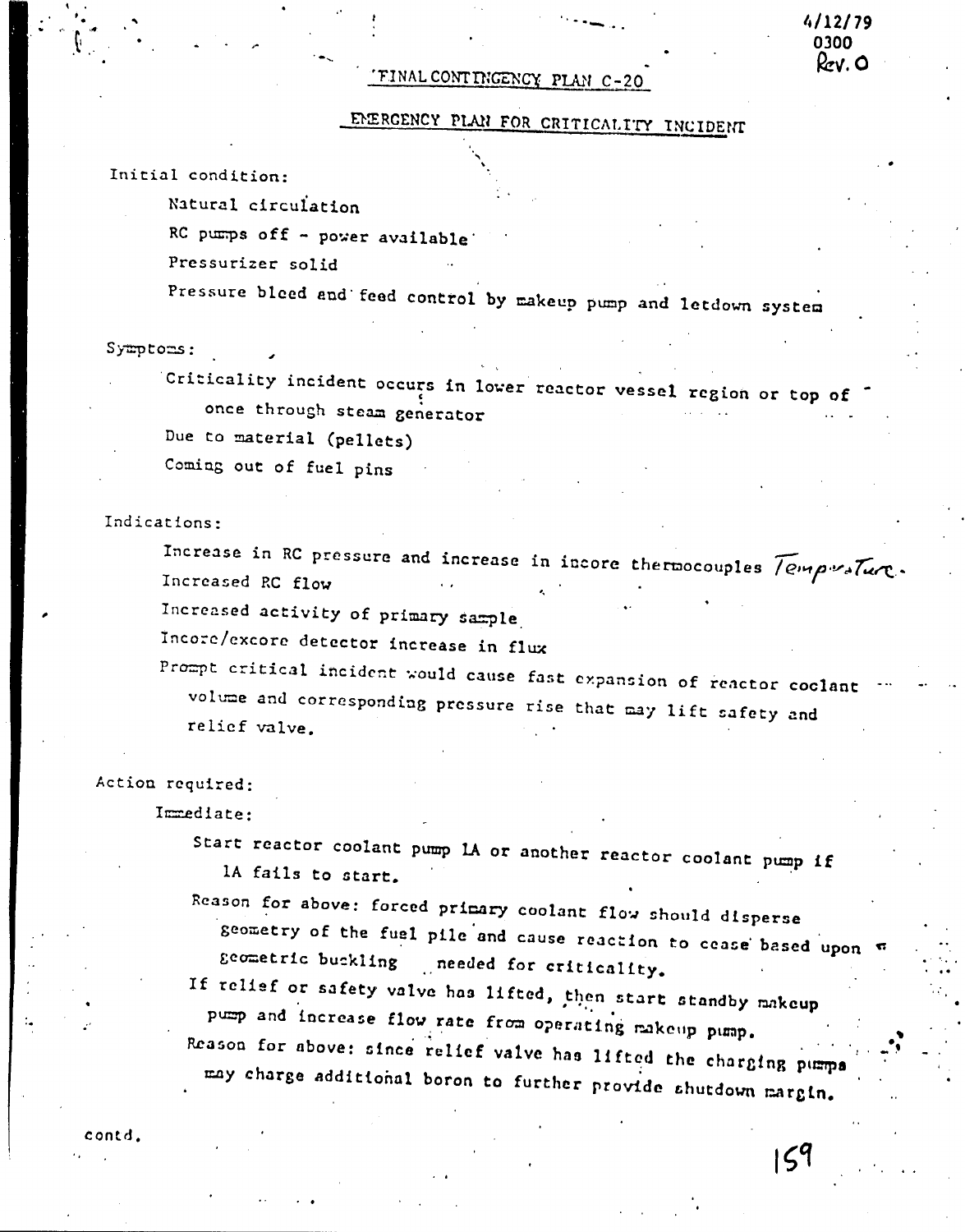#### Contingency Plant #20

- If relief valye has not lifted, then continue previous bleed and feed method of pressure control. Caution: starting of RC pump in solid water system will cause pressure fluctuation initially. and subsequent gradual increase in pressure due to pump heat into system. Makeup pump charging rate should be reduced accordingly.
- The secondary side heat removal system balance will be initially affected by the change in average temperature of the steam generator primary side, the heat balance should return to initial values plus a slight increase in total heat transferred per unit time.

## Subsequent action:

Maintain forced convection primary coolant flow to avoid reforming of geometric buckling configuration. Increase boron concentration in primary coolant to avoid recurrence. Obtain primary coolant sample to verify increase in fission products. If relief valve has lifted, determine gaseous concentrations in many containment and take appropriate action to reduce, i.e., H<sub>2</sub> recombiner.